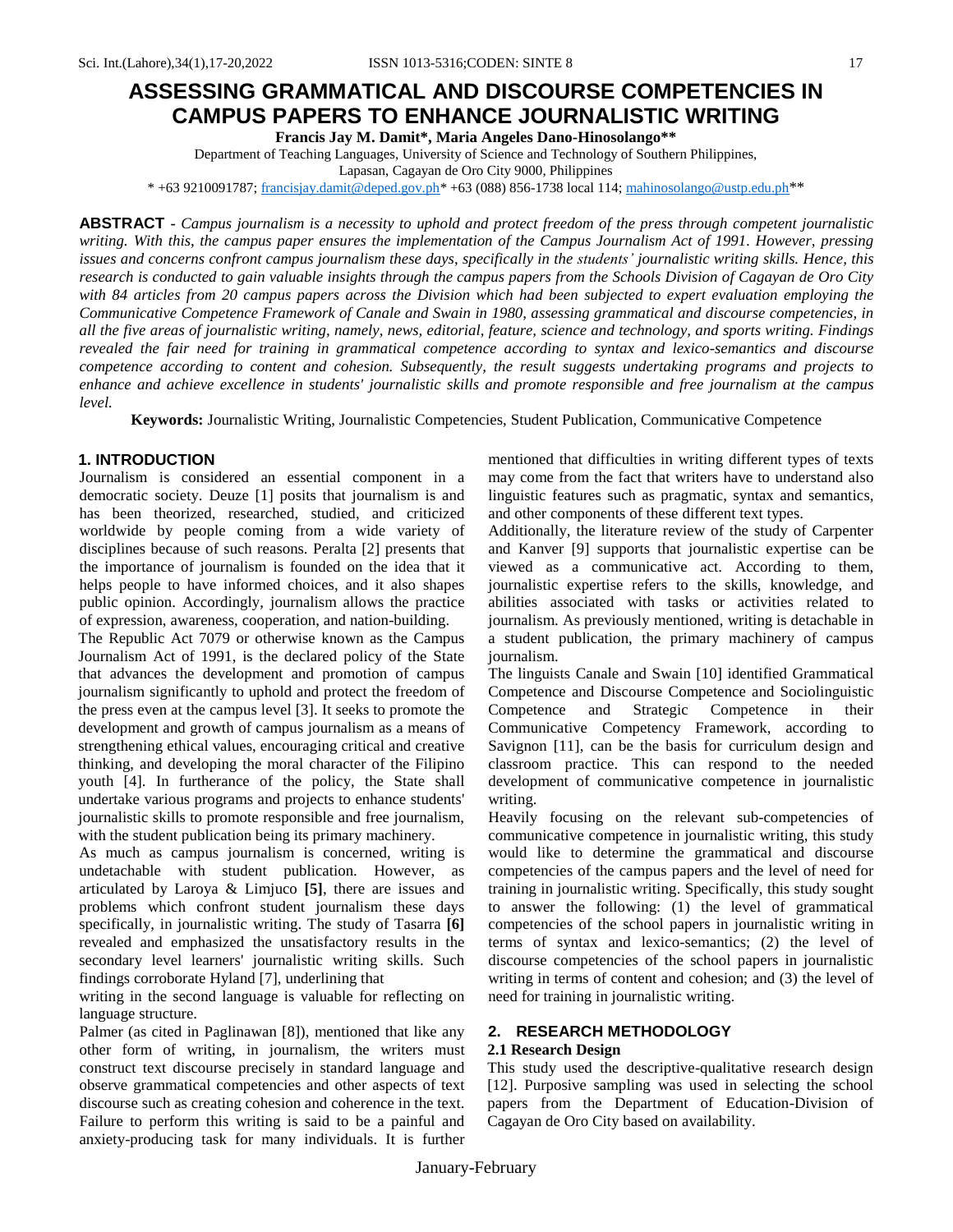#### **2.2 Research Sample**

The school papers used as samples for this study were published from 2016 to 2020 before the COVID-19 pandemic. There were 20 school papers retrieved, and a total of 84 journalistic articles were considered for expert evaluation. The 84 journalistic articles were composed of 18 news articles, 18 editorial articles, 18 feature articles, 14 science and technology articles, and 16 sports articles. The number of journalistic articles per section varied primarily due to the availability of the type of journalistic texts available from the gathered school papers.

### **2.3 Data Gathering Procedure**

A letter of consent to conduct the study and collect school papers was sent to the Office of Superintendent of the City Schools Division of Cagayan de Oro City through the division journalism coordinator and supervisors. The same permission was also sought from The Federated Cagayan de Oro School Paper Advisers and Editors Guild, Inc., (FCDOSPAEGI), an organization duly licensed by the Securities and Exchange Commission. Upon approval, the researcher then identified the secondary institutions with available published school papers, with the help and endorsement of the FCDOSPAEGI, which were used in the study. The researcher sent a formal communication to the school principals and school paper advisers to retrieve the needed school papers. The expert evaluators that assessed the journalistic articles were composed of the following: three media experts/practitioners, three school paper advisers, and the researcher. This was to ensure validity in assessing the articles of these campus papers.

# **2.4 Research Instrument**

With the permission granted in using the Evaluation Rubric developed by Paglinawan **[13]** via email, this instrument was used to determine the grammatical competencies in terms of syntax and lexico-semantics and discourse competencies in terms of content and cohesion. As described, the Evaluation Rubric is a 5-point Likert Scale ranging from one (1) "poor" to five (5) "excellent" with a corresponding interpreted level of training need.

### **2.5 Research Treatment**

Percentages, mean, and standard deviation was used in describing the levels of grammatical and discourse competencies in journalistic writing of the school papers in terms of the following: syntax, lexico-semantics, content, and cohesion. In addition, the same statistical tool was used to determine the level of the need for training related to the level of journalistic competencies.

| <b>Scale</b>            | <b>Description</b>          | <b>Interpretation</b>                                                                                                                                                                                                                                                 |  |  |
|-------------------------|-----------------------------|-----------------------------------------------------------------------------------------------------------------------------------------------------------------------------------------------------------------------------------------------------------------------|--|--|
| 5                       | Excellent                   | Consistently exceeds all relevant writing performance standards.<br>There is a low need for training (96-100%).                                                                                                                                                       |  |  |
| 4                       | Very Good                   | Consistently meets and often exceeds all relevant writing<br>performance standards. There is a <i>fair need</i> for training (85-95%).                                                                                                                                |  |  |
| 3                       | Good                        | Somehow meets all relevant writing performance standards. There<br>is a <i>moderate need</i> for training (75-84%).                                                                                                                                                   |  |  |
| $\overline{\mathbf{c}}$ | Fair                        | Sometimes meets the relevant performance standard or seldom<br>exceeds or falls short of desired results. Writing performance has<br>declined significantly, or student has not sustained adequate<br>improvement. There is a <i>high need</i> for training (50-74%). |  |  |
|                         | <b>Needs</b><br>Improvement | Consistently falls short of writing performance standards. There is<br>a very high need for training (1-49%).                                                                                                                                                         |  |  |

The mean scores described the level of journalistic writing competence and interpreted the level of training needed in journalistic writing. Specifically, it discussed the needs of training as follows: 4.21-5.00 (Low Need); 3.41 – 4.20 (Fair Need); 2.61-3.40 (Moderate Need); 1.81 – 2.60 (High Need); and  $0.01 - 1.80$  (Very High Need).

#### **3. RESULTS AND DISCUSSIONS**

**Table 1 reveals the level of grammatical competencies of the campus papers in journalistic writing, according to syntax and lexico-semantics.**

|                      | Mean | <b>SD</b> | <b>Description</b> |  |  |
|----------------------|------|-----------|--------------------|--|--|
| Syntax               | 3.54 | 0.14      | Very Good          |  |  |
| Lexico-<br>semantics | 3.57 | 0.11      | Very Good          |  |  |

Table 1 reveals that in examining the grammatical competence, it was found out that the school papers showed "very good" ability in all the five journalistic writing areas specifically, news, editorial, feature, science and technology, and sports writing in terms of syntax and lexico-semanticswith a noticeable higher mean score as shown in the table.

It is also important to note that the lowest recorded mean among the five journalistic writing areas (i.e., news, editorial, feature, science and technology, and sports writing) for syntax was 3.48. Such data referred to news writing which, separately, could be interpreted as a "good" ability in journalistic writing.

This further implied that the campus papers still have a moderate need for training despite the strong stance of the Division in news writing after it recorded a champion finish in the Best News Section for a School Paper in the Elementary Category bagged by PN Roa Elementary School in the 2019 National Schools Press Conference defeating all entries across the country [14].

With this result, it could be understood that the campus papers, specifically, the writers of the campus papers, still demonstrated an overall fair need for training in all the five journalistic writing areas, namely: news, editorial, feature, science and technology, and sports writing to enhance their grammatical competence further.

Furthermore, the finding was similar to the study of Wong and Hodgson [15] on journalistic skills. They concluded that the students might not have the comprehensive skills and knowledge to produce high-quality news writing. Still, such could be addressed by applying appropriate technologies in learning and teaching may provide an enhanced learning experience.

**Table 2 reveals the level of discourse competence of the campus papers in journalistic writing according to content and cohesion.**

|          | Mean | SD   | <b>Description</b> |
|----------|------|------|--------------------|
| Content  | 3.59 | 0.09 | Very Good          |
| Cohesion | 3.66 | 0.09 | Very Good          |

Table 2 reveals that the campus papers demonstrated "very good" journalistic writing abilities in content and cohesion. This is, otherwise, reflective of the level of discourse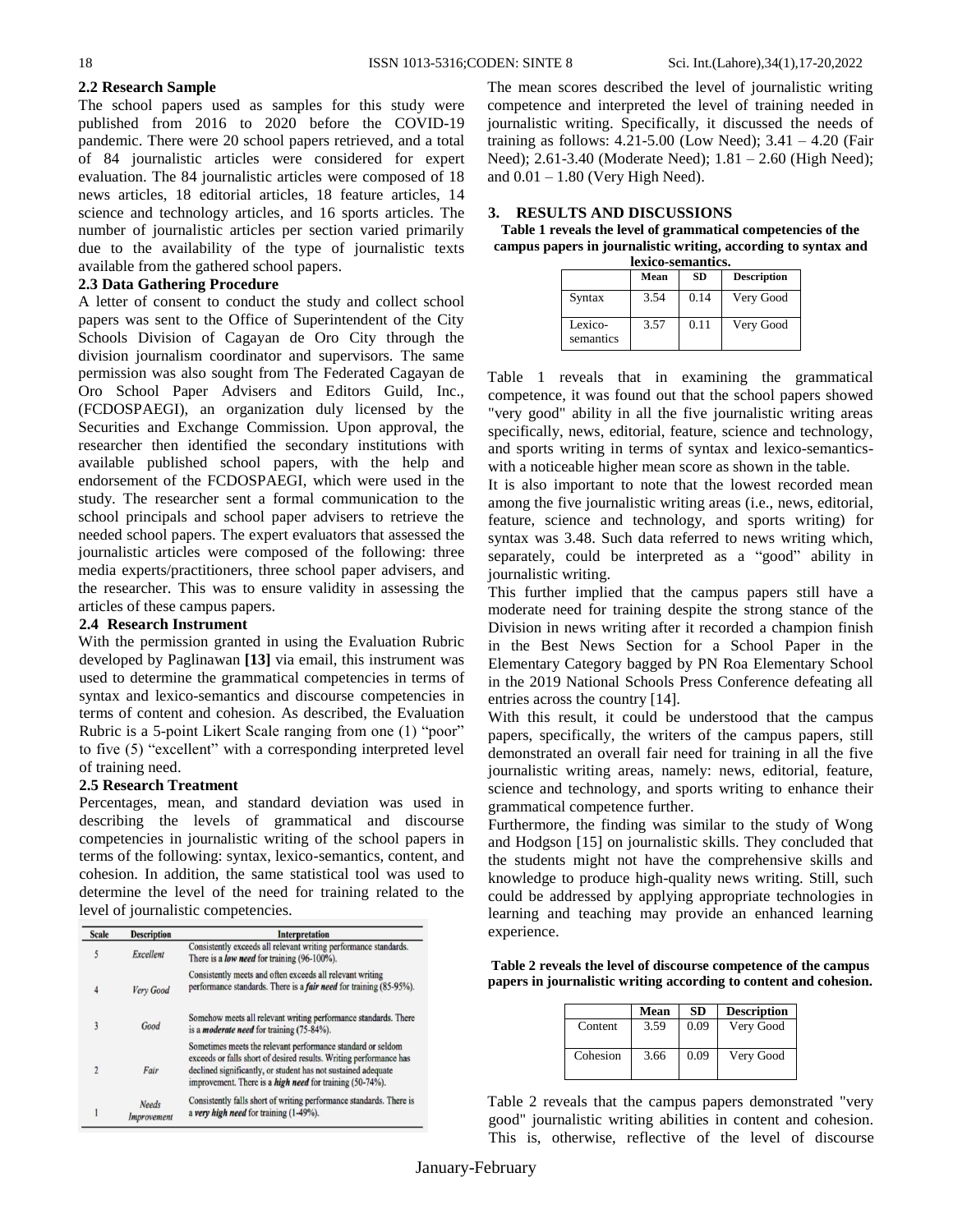competence of the writers of the campus papers. The result reveals the overall level of discourse competence of school papers in all the five journalistic writing areas.

Additionally, this result implied a fair need for training in all the areas of journalistic writing, which are news, editorial, feature, science and technology, and sports writing.

The data presented by this finding on the level of need for training can be substantiated by Nordal **[16],** supporting that teaching of discourse should be based on the awareness of the learners' discourse competence to assure meaningful and authentic contexts.

#### **Table 3 reveals the level of need for training in journalistic writing according to grammatical competence and discourse competence.**

| <b>Indicators</b>             |                      | Mean | <b>Description</b>         | Interpretation                          |
|-------------------------------|----------------------|------|----------------------------|-----------------------------------------|
|                               | Syntax               | 3.54 | <b>Very Good</b>           | <b>Fair need for training</b>           |
| Grammatical<br>Competence     | semantics<br>Lexico- | 3.57 | <b>Very Good</b>           | <b>Fair need for training</b>           |
| Competence<br>Discourse       | Content              | 3.59 | <b>Very Good</b>           | <b>Fair need for training</b>           |
|                               | Cohesion             | 3.66 | <b>Very Good</b>           | <b>Fair need for training</b>           |
| <b>OVERALL</b><br><b>MEAN</b> |                      | 3.59 | <b>VERY</b><br><b>GOOD</b> | <b>FAIR NEED FOR</b><br><b>TRAINING</b> |

Table 3 presents the level of need for training in journalistic writing upon determining the levels of grammatical competence and discourse competence of the writers through the evaluation of journalistic articles from the campus papers. The overall mean was obtained from all four linguistic elements: syntax, lexico-semantics, content, and cohesion.

The results provided valuable insights into the journalistic writing competence of the campus papers, specifically, the writers. Subsequently, it presented the result on the level of need for training in journalistic writing. As per the result obtained by evaluating the campus papers to get the levels of grammatical and discourse competencies, it was found out that there was a fair need for training in journalistic writing.

This result coincides with the study of Aprillianti **[17]**, which concluded that although writers already have sufficient grammatical and discourse competencies, some aspects needed to get more attention and still needed a lot of enhancement. Enhancements activities like training can make use of print-like self-paced modules **[18]** and mass media **[19]** being highly feasible at the time of the pandemic. In the study of Jehanzeb and Bashir **[20]**, they concluded that training leads to substantial benefits for individuals and organizations.

Finally, it is also worth mentioning that in this study, excellence would be the topmost level of the scale, and it justified the result that indeed, training in journalistic writing remains essential and relevant.

### **4. CONCLUSIONS & RECOMMENDATIONS**

The level of journalistic writing competencies of the writers of campus papers in the Division of Cagayan de Oro City in the five journalistic writing areas such as news, editorial, features, science and technology, and sports writing, was found to be "very good" concerning syntax, lexico-semantics, content, and cohesion. This could be supported by the reputation that the Division of Cagayan de Oro City holds in schools' press conferences, a campus journalism competition with regional and national levels. However, this did not mean that training that would further develop and promote campus journalism was not needed. The results that revealed the journalistic writing competencies led to the conclusion that there was a fair need for training. Training remains a vital option to bring the quality of campus papers into excellence. As already mentioned above, training has a significant impact on individuals such as the campus paper writers and organizations such as the schools' editorial staff.

Moreover, it would recommend the following: enhancement of the journalistic writing competencies of the writers of school papers remained to be necessary to further strengthen all the areas of journalistic writing; teachers, supervisors, and the Division of Cagayan de Oro City can offer a compendium of activities to enhance the journalistic writing competencies of school paper writers and these enhancement activities must cater to the demands of the new normal; areas of focus of enhancement activities may address the need to further strengthen the linguistic aspects' namely syntax, lexicosemantics, content, and cohesion to yield improvement in the grammatical and discourse competencies in journalistic writing; a teaching and learning resource material such as a module with topics based on the obtained results of this study can help make the learning experience of the school paper writers more relevant and meaningful; and a self-learning module, that would allow the writers to proceed at their own pace regardless of the situation such as the pandemic can be a good option as a way to provide the needed training in journalism mainly, in a student publication.

#### **REFERENCES**

- [1] Deuze, M. What Is Journalism? Professional Identity and Ideology of, (October). <https://doi.org/10.1177/1464884905056815> (2014)
- [2] Peralta, R. L. Language, Medias and Culture III Edited by, (April 2014). <https://doi.org/10.7763/IPEDR.2014> (2017)
- [3] Dec Order No. 94 s. 1992. Retrieved from: [https://www.deped.gov.ph/1992/08/19/do-94-s-1992](https://www.deped.gov.ph/1992/08/19/do-94-s-1992-promulgating-the-rules-and-regulations-necessary-for-the-effective-implementation-of-ra-7079-otherwise-known-as-the-campus-journalism-act-of-1991/) [promulgating-the-rules-and-regulations-necessary-for](https://www.deped.gov.ph/1992/08/19/do-94-s-1992-promulgating-the-rules-and-regulations-necessary-for-the-effective-implementation-of-ra-7079-otherwise-known-as-the-campus-journalism-act-of-1991/)[the-effective-implementation-of-ra-7079-otherwise](https://www.deped.gov.ph/1992/08/19/do-94-s-1992-promulgating-the-rules-and-regulations-necessary-for-the-effective-implementation-of-ra-7079-otherwise-known-as-the-campus-journalism-act-of-1991/)[known-as-the-campus-journalism-act-of-1991/](https://www.deped.gov.ph/1992/08/19/do-94-s-1992-promulgating-the-rules-and-regulations-necessary-for-the-effective-implementation-of-ra-7079-otherwise-known-as-the-campus-journalism-act-of-1991/) (1992)
- [4] R.A. 7079 Lawphil. Retrieved from: https://www.lawphil.net/statutes/repacts/ra1991/ra\_707 9\_1991.html (1991)
- [5] Laroya, J. V. B., and Limjuco, R. P. Campus Journalism-Related Factors and Journalistic Merits: Basis for Upgrading of the Student Paper in Response to ASEAN Integration 2015. *International Journal of Education Research for Higher Learning*, **22**(1), 143– 168 (2016)